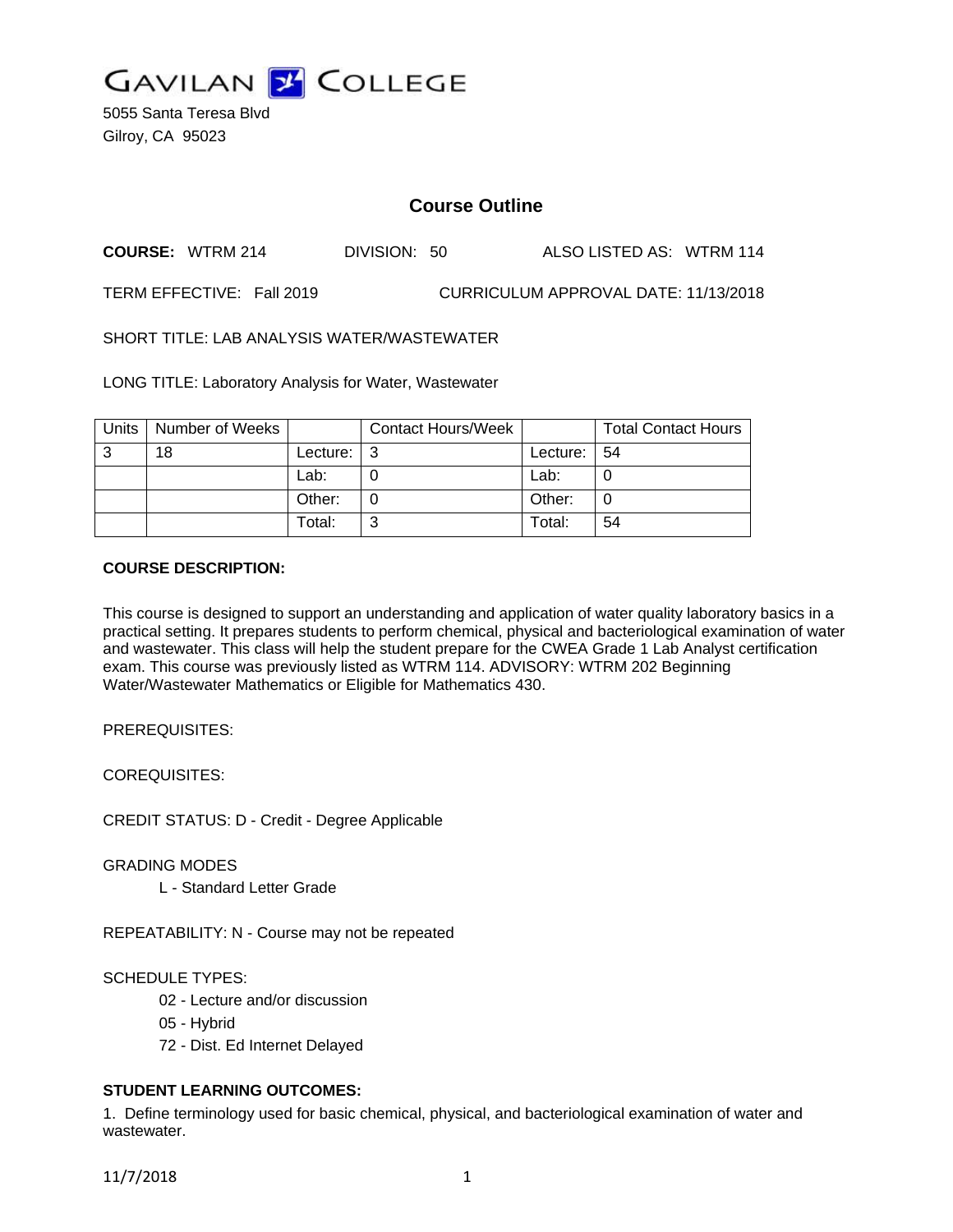Measure of assessment: Homework, Quiz, Exam

Year assessed, or planned year of assessment: 2018

Semester: Fall

2. Perform mathematical calculations required for basic laboratory analysis of water and wastewater.

Measure of assessment: Quiz, Homework

Year assessed, or planned year of assessment: 2018

Semester: Fall

3. Perform and/or explain basic chemical, physical, and bacteriological laboratory analysis of water and wastewater.

Measure of assessment: Written Homework, Demonstration, Exam

Year assessed, or planned year of assessment: 2018

Semester: Fall

4. Demonstrate the ability to meet the written test standards for the State of California CWEA Grade 1 Lab Analyst certification exam.

Measure of assessment: Quizzes, Exams, Worksheets

Year assessed, or planned year of assessment: 2018

# **CONTENT, STUDENT PERFORMANCE OBJECTIVES, OUT-OF-CLASS ASSIGNMENTS**

Curriculum Approval Date: 11/13/2018

3 Hours

Content: Introduction to a Water/Wastewater Laboratory

Student Performance Objectives: Identify laboratory hazards, glassware, common reagents, and instrumentation, as well as laboratory documentation, significant figures, rounding, logbooks, and data sheets. Identify laboratory equipment utilized for basic analysis of water and wastewater.

3 Hours

Content: Explain physical and chemical analyses and their application in process control, including pH, conductivity, turbidity, dissolved oxygen, alkalinity, and hardness. Perform laboratory analyses using common reagents and instrumentation.

Student Performance Objectives: Run various experiments using the appropriate instruments. Perform collaborative laboratory exercises using reagents and instrumentation. Write a laboratory summary of experiments performed.

3 Hours

Content: Complete an analysis of alkalinity and hardness; solids (total suspended solids, volatile suspend solids, total solids, total dissolved solids, settleable solids and sludge volume

index), as well as explain how these analyses apply to plant operation.

Student Performance Objectives: Run experiments and explain why solids are important in water quality analyses. Write a laboratory summary of experiments performed.

3 Hours

Content: Explain biochemical oxygen demand (BOD), chemical oxygen demand (COD), total organic carbon (TOC), and dissolved oxygen (DO).

Student Performance Objectives: Run experiments and explain the relationship among these analyses. Write a laboratory summary of experiments performed.

3 Hours

Content: Nitrogen - Ammonia, Nitrate, Nitrite, Total Kjeldahl Nitrogen

Student Performance Objectives: Outline the different methods of examination (e.g. briefly discuss ion chromatography vs. ion specific electrodes vs. distillation/titration). Describe why nitrogen is important in wastewater and water analyses. Run experiment of ammonia analysis (or relevant analysis based on available equipment). Write a laboratory summary of experiments performed.

6 Hours

Content: Quiz. Microbiological Examination of Water and Wastewater: Sampling and hold time for microbiological analyses. Preparing dehydrated media, know why media will test for which organism,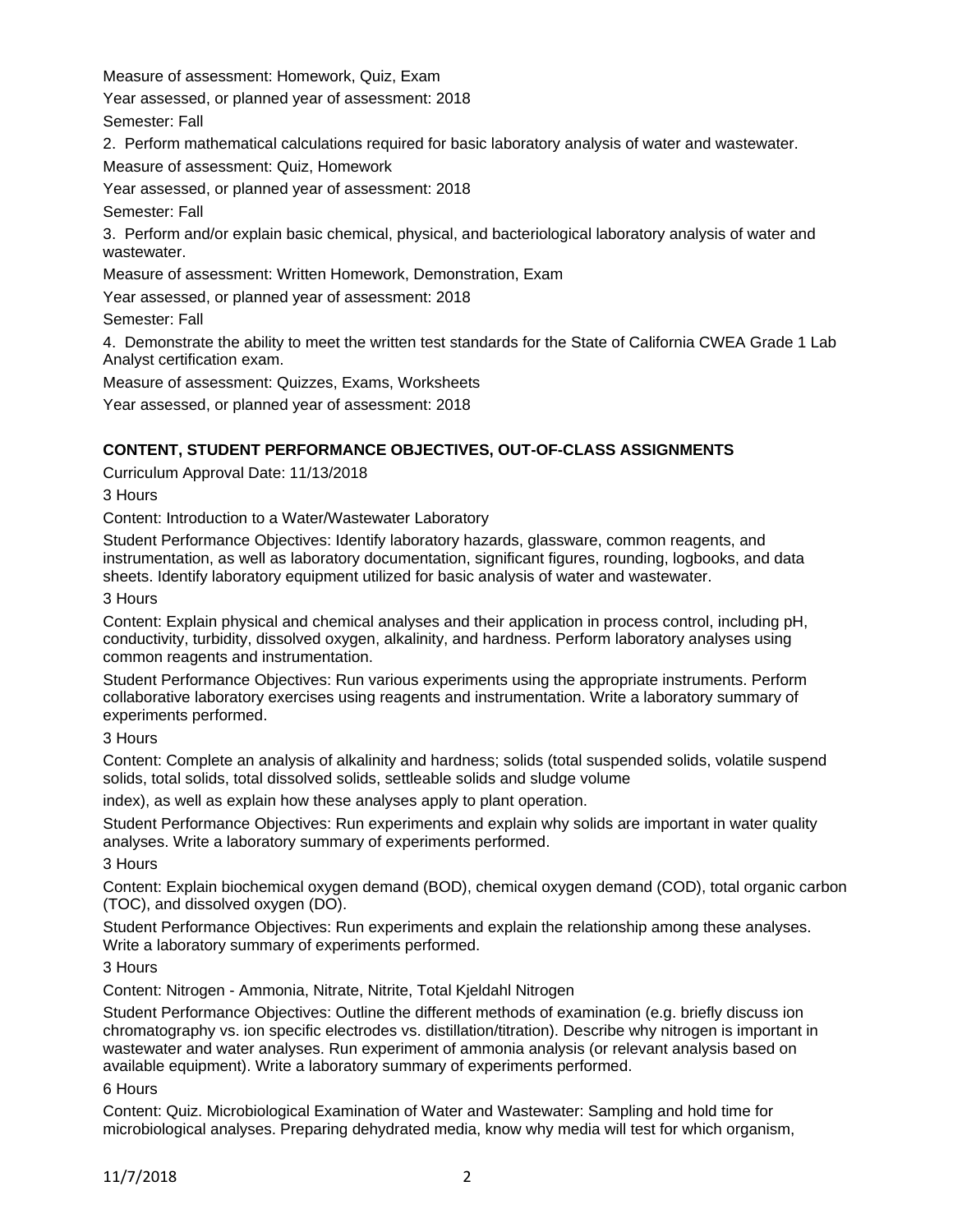Multiple Tube Fermentation Technique and Membrane Filtration for coliforms, Most Probable Number, Heterotrophic Plate Count, Colilert 18 and 24 hours. Sterilization Techniques, Aseptically handling samples, and media; glassware used for analyses. Interpreting results.

Student Performance Objectives: Explain the different microbiological tests for water/wastewater and when each one is appropriate to run. Discuss what the test results mean and how to interpret the results. Prepare basic solutions and microbiological media for water/wastewater examination. Identify common microorganisms in water/wastewater. Write a laboratory summary of experiments performed.

#### 3 Hours

## Content: Microorganisms of Water/Wastewater

Student Performance Objectives: Identify the different organisms and explain what the presence of specific indicators means for a plant. Perform a Microscopic Examination of a drop of water and as a team identify the organisms in the water and draw a picture of what you see. Write a laboratory summary of experiments performed.

### 3 Hours

# Content: Chlorine

Student Performance Objectives: Measure free (residual) and total chlorine. Explain how disinfection-byproducts result from chlorination of a system. Discuss different forms of chlorine disinfection (gas, tablet, liquid). Discuss hazards associated with using chlorine as a disinfectant.

### 3 Hours

### Content: Phosphate and Phosphorus

Student Performance Objectives: Analyze phosphate using the wet chemistry method. Describe differences between IC method vs. spectrophotometric method. Explain how endpoints differ in phosphorus. Explain when you would apply phosphates in the treatment process (water) and when they are naturally occurring (wastewater). Determine why phosphate and phosphorus are important for the treatment process (either water or wastewater).

#### 3 Hours

## Content: Chloride

Student Performance Objectives: Perform wet chemistry analysis of chloride and interpret results. Explain why chloride is important in the treatment process, especially in tertiary treatment. Write a laboratory summary of experiments performed. Perform chloride calculations and identify reagents used in analysis.

#### 3 Hours

#### Content: Quiz. Quality Control and Quality Assurance

Student Performance Objectives: Describe what a "blank" is and how it is used in analysis. Prepare primary and secondary calibration standards. Discuss detection limits, warning limits, and control limits based on control charts. Explain why data is imperative for a laboratory to run with an analysis.

#### 3 Hours

Content: Common Inorganic Metals in Water and Wastewater Analysis

Student Performance Objectives: Describe how metals are analyzed using an AA/GFAA/ICP. Explain the benefits and differences of each instrument. Describe how samples are prepared before analyzing on instruments

## 3 Hours

# Content: Jar Testing

Student Performance Objectives: Run an experiment using a jar testing apparatus. Write a laboratory summary of experiments performed.

#### 3 Hours

# Content: Fluoride

Student Performance Objectives: Explain SPADNS vs. Ion Chromatography vs. Ion Selective Electrode method. Perform the wet chemistry method. Determine why fluoride is in the forefront of water treatment and how it affects wastewater treatment. Write a laboratory summary of experiments performed.

## 3 Hours

Content: Bioassay and Toxicity Testing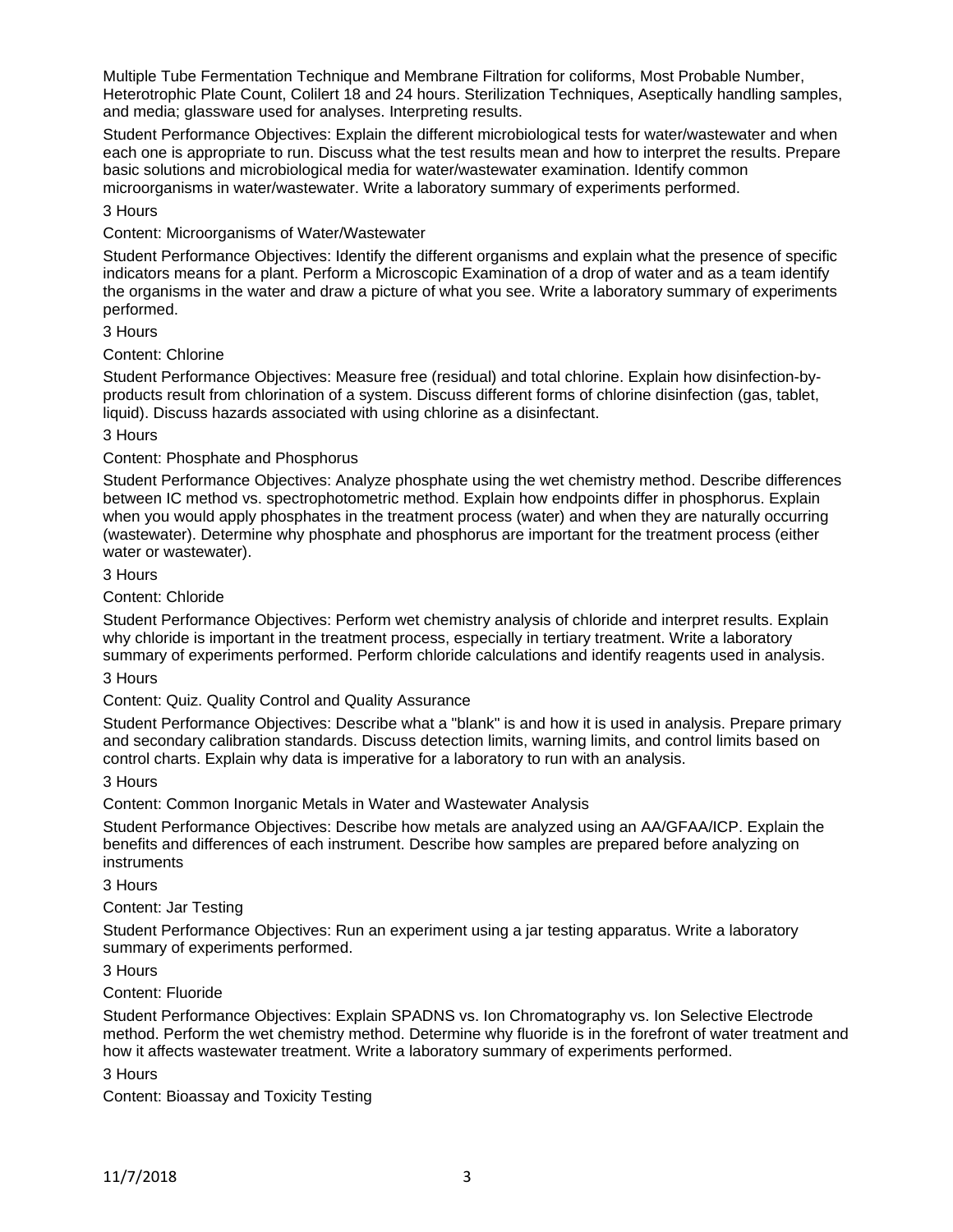Student Performance Objectives: Describe which organisms the laboratory uses. Explain why bioassay testing is important. Discuss how treatment processes would be affected due to toxicity results. Write a laboratory summary of experiments performed.

4 Hours

Content: Field Trip to a Water Quality Laboratory

Student Performance Objectives: Identify appropriate glassware and equipment. Discuss reagent storage and advanced instrumentation. Research current issues related to analysis of water and wastewater that are performed and how they affect the general population.

2 Hours

# **METHODS OF INSTRUCTION:**

Lectures, Discussions, Lab Demonstrations, Field Trips

**OUT OF CLASS ASSIGNMENTS:**

Required Outside Hours: 36

Assignment Description: Read related chapters in both water and wastewater textbooks. Study for quizzes and exams.

Required Outside Hours: 18

Assignment Description: Homework: Complete handout worksheets for each topic.

Required Outside Hours: 54

Assignment Description: Writing assignments: Write a summary of analyses performed based on readings and experiments performed. Do a literature examination of one component and how it affects treatment processes. Out-of-Class Assignments: For the organisms identified, write a brief summary of the organism, how it would affect a treatment process, or determine if it is an indicator of the health of a treatment process. Out-of-Class Assignments: Read associated text and find a current article/report on chlorine application and using the knowledge gained in class determine if one would measure total or free chlorine. Be prepared to discuss your article in class as groups. Out-of-Class Assignments: Describe the difference between a laboratory blank, replicate, and duplicate. Describe why it is important for an analyst to stay within control chart limits. Out-of-Class Assignments: From Jars 1-6, students will pick one part of the process and be able to describe what happened in that jar during testing. Be prepared to discuss your result with the entire class. Out-of-Class Assignments: Group assignment: Pros vs. Cons of Fluoride and which method student would utilize to analyze the amount of fluoride.

# **METHODS OF EVALUATION:**

Writing assignments

Percent of total grade: 40.00 %

Percent range of total grade: 30% to 50% Written Homework, Term or Other Papers: Written Analysis of Lab Work Performed, Current Issues Related to Analysis of Water and Wastewater

Problem-solving assignments

Percent of total grade: 10.00 %

Percent range of total grade: 10% to 20% Homework Problems, Quizzes, Exams

Skill demonstrations

Percent of total grade: 10.00 %

Percent range of total grade: 10% to 20% Lab Exercises

Objective examinations

Percent of total grade: 30.00 %

Percent range of total grade: 20% to 50% Multiple Choice, Completion, Other: Math problems related to water quality analysis

Other methods of evaluation

Percent of total grade: 10.00 %

# **REPRESENTATIVE TEXTBOOKS:**

Required Representative Textbooks